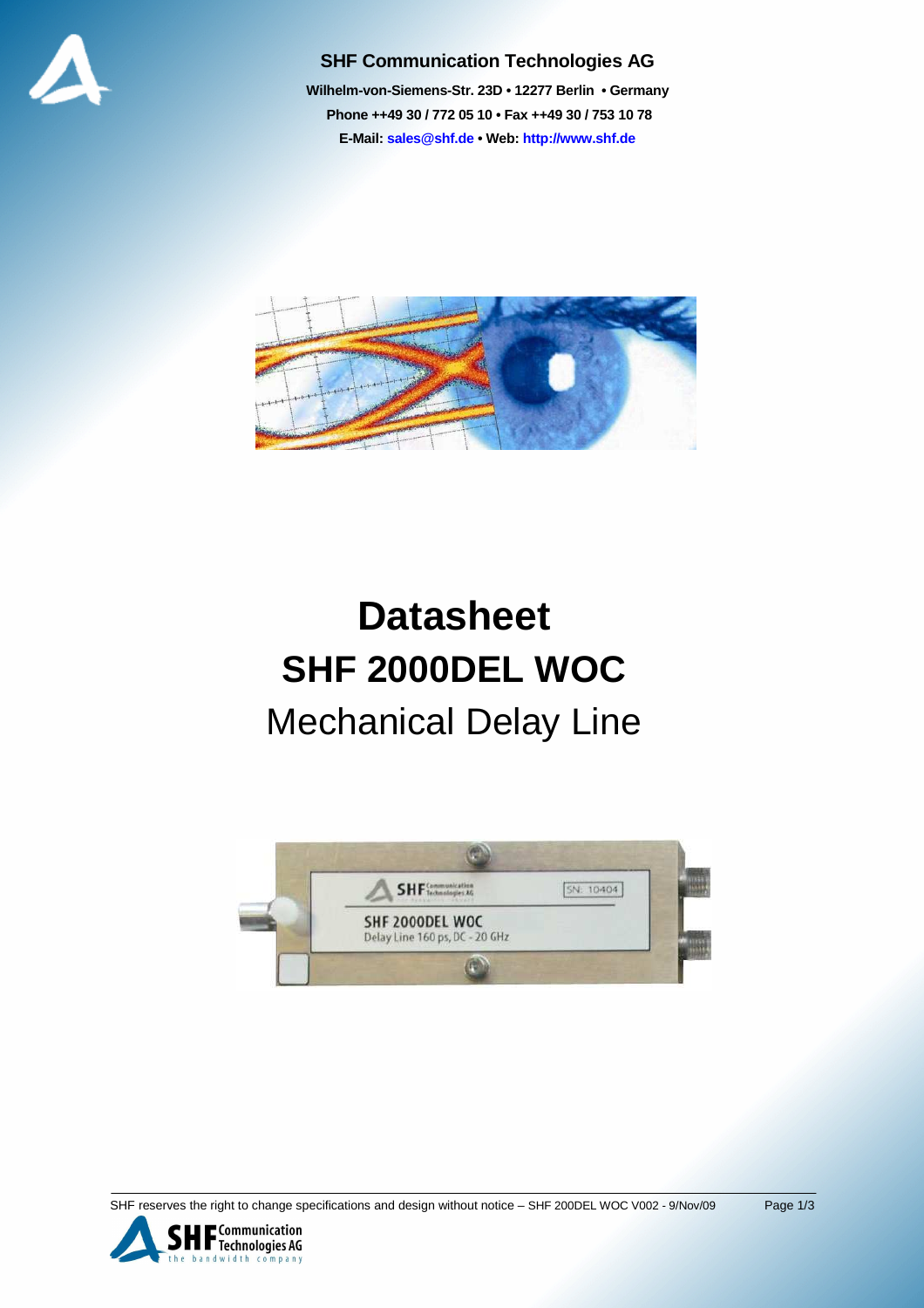

### **Description**

The SHF 2000DEL WOC is a manually operated mechanical delay line with broadband operation. For all application where it is required to delay electrical signals the SHF 2000DEL WOC is a perfect solution. The linear operation of the control handle enables an easy adaptation to motorized controls. To guarantee a long term stable performance over many mechanical cycles, the SHF 2000DEL WOC features a very robust trombone design.

#### **Features**

- Broadband operation up to 20 GHz
- Very low insertion loss
- Robust trombone design
- Ideally suited for adaptation to motorized control

| <b>Parameter</b>                                   | Unit           | Min.      | Typ.     | Max. | <b>Conditions</b>                                            |
|----------------------------------------------------|----------------|-----------|----------|------|--------------------------------------------------------------|
|                                                    |                |           |          |      |                                                              |
| Input / output impedance;<br>connector Type        | $\Omega$       |           | 50       |      | 3.5 mm female<br>(SMA and 2.92mm<br>compatible)              |
| Low cut-off frequency                              | GHz            | <b>DC</b> |          |      |                                                              |
| High cut-off frequency                             | GHz            | 18        | 20       |      |                                                              |
| Maximum achievable delay<br>variation <sup>1</sup> | ps             | 160       |          |      |                                                              |
| <b>Insertion loss</b>                              | dB             |           | 1.2      |      | @ 18 GHz                                                     |
| Input/output return loss                           | dB             |           | 13<br>11 |      | $< 10$ GHz<br>$<$ 18 GHz,                                    |
| Weight                                             | $\mathsf{g}$   |           | 80       |      |                                                              |
| Dimensions (W x H x D)                             | mm             |           |          |      | 89 x 32 x 10.3<br>(without connectors<br>and control handle) |
| Operating temperature                              | $\mathcal{C}$  | 10        |          | 35   |                                                              |
| Storage temperature                                | $\mathfrak{C}$ | $-20$     |          | 70   |                                                              |

## **Specifications**

SHF reserves the right to change specifications and design without notice - SHF 200DEL WOC V002 - 9/Nov/09 Page 2/3



l

<sup>&</sup>lt;sup>1</sup> Propagation delay variance between the status with fully extracted and a fully retracted slider (continuously variable by moving the slider)